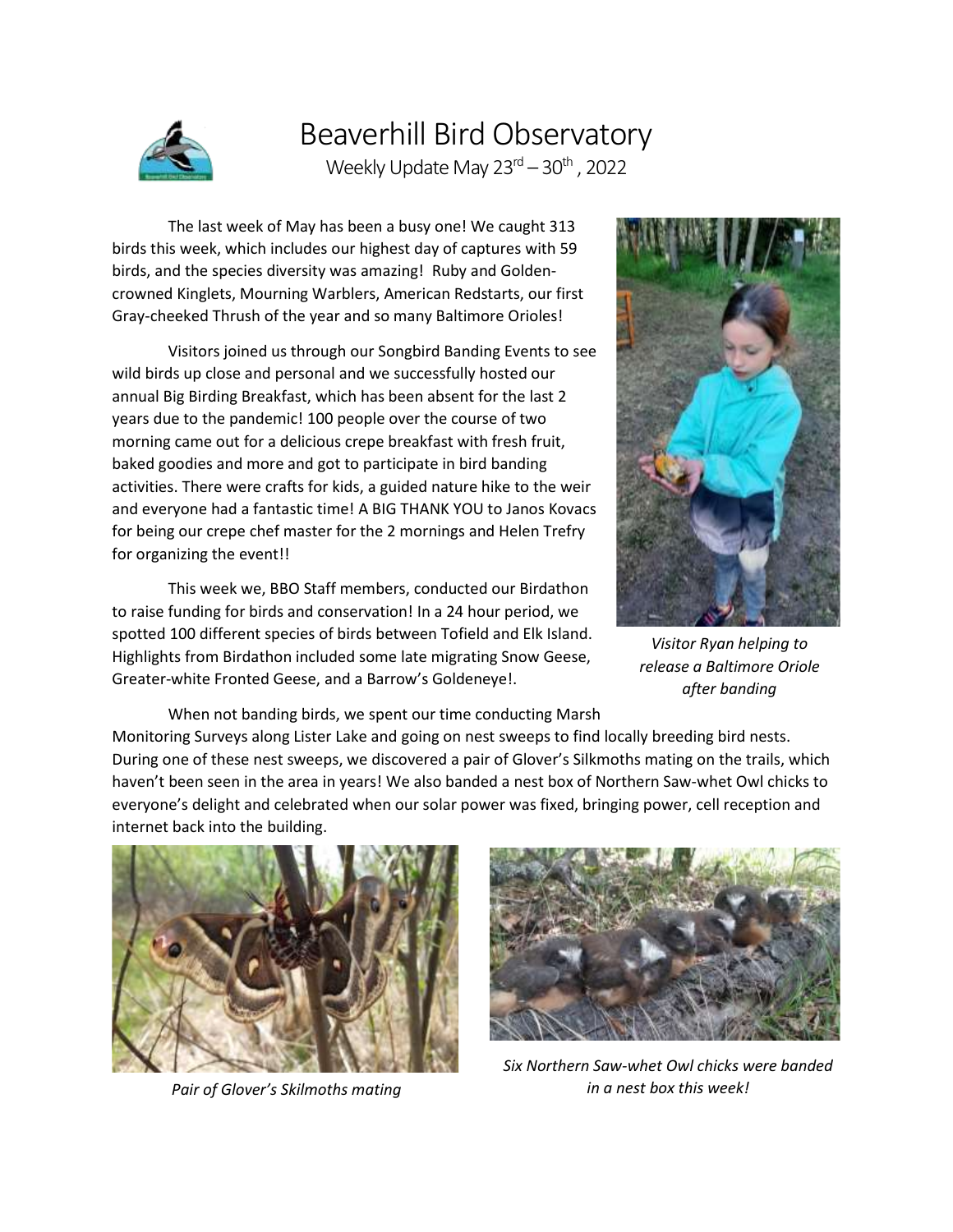| <b>Species</b>              | <b>Banded</b> | Repeat <sup>1</sup> | Return <sup>2</sup> | Foreign $3$ | Other <sup>4</sup> | <b>Total</b> |
|-----------------------------|---------------|---------------------|---------------------|-------------|--------------------|--------------|
| Alder Flycatcher            |               |                     |                     |             |                    |              |
| American Robin              |               |                     | 1                   |             |                    |              |
| <b>Baltimore Oriole</b>     | 11            | $\overline{2}$      |                     |             |                    | 14           |
| <b>Brown-headed Cowbird</b> | 4             |                     |                     |             | 1                  |              |
| Chipping Sparrow            |               |                     |                     |             |                    |              |
| Clay-coloured Sparrow       | 14            | 4                   |                     |             |                    | 18           |
| Downy Woodpecker            |               |                     |                     |             |                    |              |
| Golden-crowned Kinglet      |               |                     |                     |             |                    |              |
| Gray Catbird                |               |                     |                     |             |                    |              |
| Gray-checked Thrush         |               |                     |                     |             |                    |              |
| House Wren                  |               |                     |                     |             | 1                  |              |
| Least Flycatcher            | 18            |                     | $\mathfrak{p}$      |             | $\mathfrak{p}$     | 23           |
| Mourning Warbler            | 2             |                     |                     |             |                    |              |
| Ovenbird                    |               |                     |                     |             |                    |              |
| <b>Swainson's Thrush</b>    | 19            |                     |                     |             |                    | 19           |
| Trail's Flycatcher          |               |                     |                     |             |                    |              |
| White-throated Sparrow      | 5             |                     |                     |             |                    |              |
| Yellow Warbler              | 9             |                     | 1                   |             |                    | 11           |
| <b>TOTALS</b>               | 98            | 11                  | 6                   | $\bf{0}$    | 4                  | 119          |

## **Table 1. Standard Migration Monitoring Banding Totals**

Net Hours: 504 hrs Capture Rate: 23.6 birds/100 net hours

1 Banded recently (within 90 days) at the BBO

2 Banded at the BBO >90 days prior to recapture (e.g. in a previous year).

3 Banded at a location other than the BBO

4 Caught in a mist-net but not banded (e.g. escaped net).